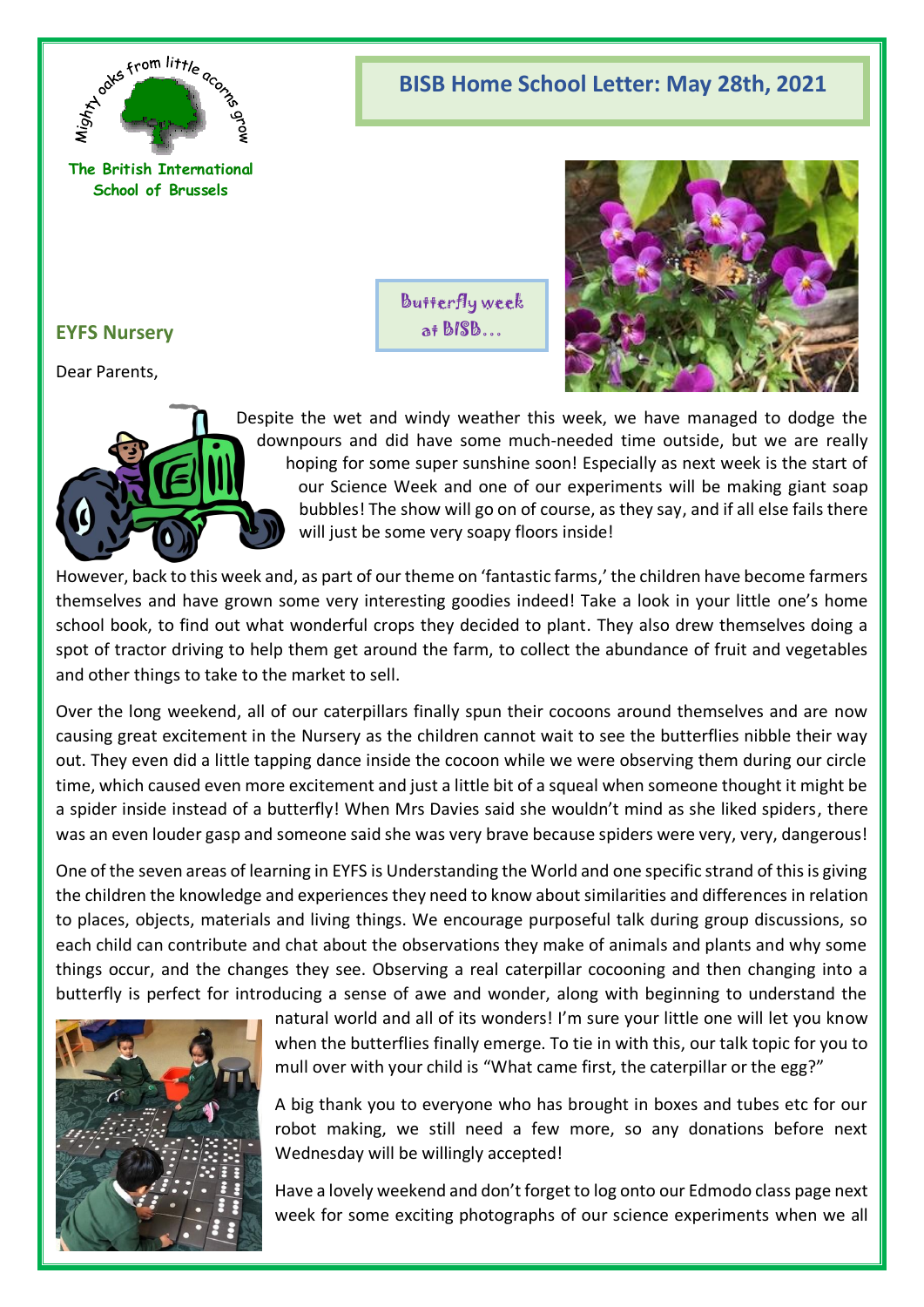become mini-Albert Einsteins, Marie Curies or CV Ramans or Kamala Sohonies (the first female student of CV Raman!) We just love science and can't wait!

**Talk topic**: "Why is it important not to pick wild flowers?"

Alison Davies, Anna Nagy & Vanessa diFine [nurseryteacher@telenet.be](mailto:nurseryteacher@telenet.be)

## **EYFS Reception**

#### Dear Parents,

We have exciting news to share, two butterflies have come out of their cocoons! A breathtaking experience for the children, who have been waiting long days for this event to finally happen. The butterflies' wings need to dry and become strong so they can fly. We will set them free in the garden once they are ready to fly away.

In the past few days we have been talking a lot about friendships and what it means to be a good friend,



which actions we can take to help others and to make them feel included and happy. The children listened to the story 'A Rainbow of Friends' by P.K. Hallinan and we discussed the aspects that characterise good friends. Following this, they worked hard putting together paper chains to make a very big rainbow that hangs on our corridor wall and is surrounded by beautiful drawings of themselves and their friends. They were all very proud of their work and by looking at the pictures, I'm sure you will agree with us that our friendship wall is a fantastic masterpiece.

In Maths this week we have focused on counting objects in between number 10 and number 20 and recognising that teen numbers are ten and some more. For this we used toy counters which were given in small trays to each child, they counted them and had to match the number of toys with the correct written number. We also worked on addition, counting petals in two different flowers and adding them.

In Phonics we focused our attention on vowel digraphs, like oa-ow-ai-etc. and trigraphs, like igh-air-ear-etc. It is important to keep revising all the sounds we have learned throughout the year as this repetition will help the children to remember them easily when they are reading and they encounter words they feel are difficult for them to read. In your child's home school book you will find a piece of work related to this, in which the children had to say the sounds and think of a word with that sound, which matched the picture shown in the paper.

As for PE lessons, we had one indoors in which we practised our dancing and freezing skills and the other, fortunately, outside as the weather was better on Thursday. For the latter the children were asked to do animal movements… so they had to walk like bears and crabs, hop life frogs and wiggle like octopuses. Once they got the gist of it we played bear races and crab races, which made them laugh a lot!

I am sure you do not need a reminder for next Thursday's trip to Tervuren woods and playground as I know your children are very excited and talk about it all the time. Just be aware of the weather that day so you provide an appropriate coat for your child. The school is providing them with small backpacks in which they'll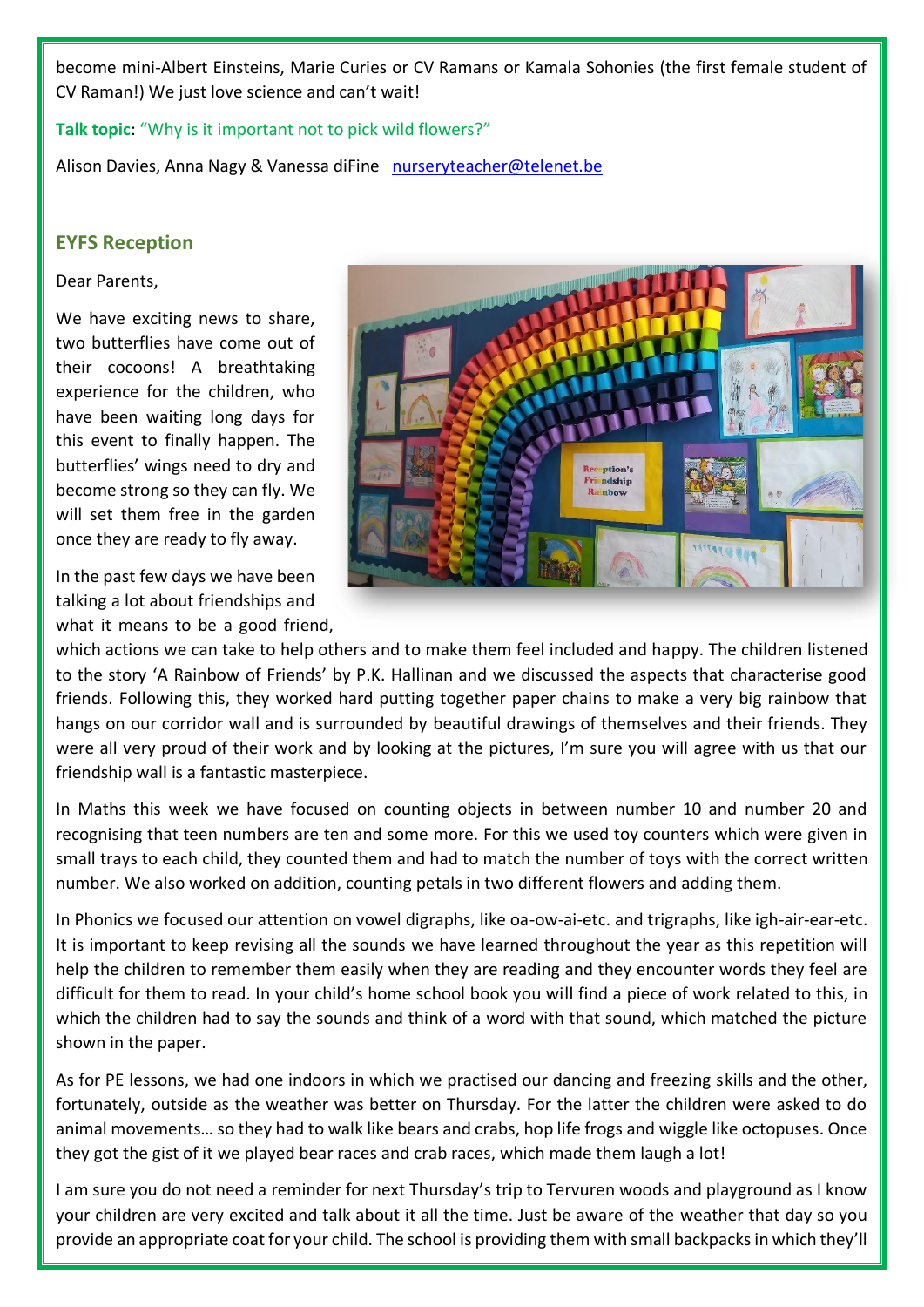

weekend and see you all back on Monday.

Kind regards,

Mrs. van Wassenhove and Mrs. Julaton [receptionteacher@telenet.be](mailto:receptionteacher@telenet.be)

carry their snack, lunch and water bottle. We are also taking with us a small exploration kit to carry out our experiment while walking in the woods.

Next week we are having a STEM (Science, Technology, Engineering, Mathematics) week in which we will be doing scientific experiments every day in the classroom. We will also have the visit of scientists from the organization 'Green Light for Girls' who will carry out a scientific experiment with the children in class.

We wish you all a happy, and hopefully warmer,

**KS1 Year 1**

Dear Parents,

It's been a short but very busy week in Year 1. The time to do our assessments has come and the children have shown me all the things that they have learnt throughout the year – very impressive! They wowed me with their mental arithmetic skills showing that they have learnt to double and halve numbers up to 10, add and subtract 10 and use number bonds/pairs to 10 to solve problems. Regarding problem solving, they have learnt to tell the time to the hour and half past the hour and how to count in 2s, 5s and 10s and how to identify heavier and lighter objects using weighing scales.



In Literacy this week we have finally come to the end of our phonics programme so we did a quick review of all the sounds we have covered since the beginning of the year. The children practised reading a series of words where they had to use phonics alone and demonstrated their knowledge of all these sounds, including different spellings of the long vowel sounds and consonant digraphs. They also showed me what they have learnt when it comes to reading whole texts, retrieving specific information, giving their opinion on what could happen next in a story and showing that they can explore the meaning of vocabulary and new words.



It was also time to release our beautiful painted lady butterflies that have gone from being caterpillars, to living inside their cocoons, to finally hatching this week. We discussed the life cycle of a butterfly and the different stages it goes through from egg to butterfly, and we watched them fly. We made some wishes as they flew off and we hope that they live well out there in the world. The children made some careful observations and practised drawing painted lady butterflies back in the classroom. This week we also discussed mixing colours, and the children used primary colour 'sums' to make secondary colours.

We are all so excited about next week, which is going to be Science Week in school and we have some really interesting experiments planned! The children

have seen some signs of what we might be doing around the classroom and are very curious. We are also really looking forward to our class trip on Thursday particularly as the weather is looking good right now.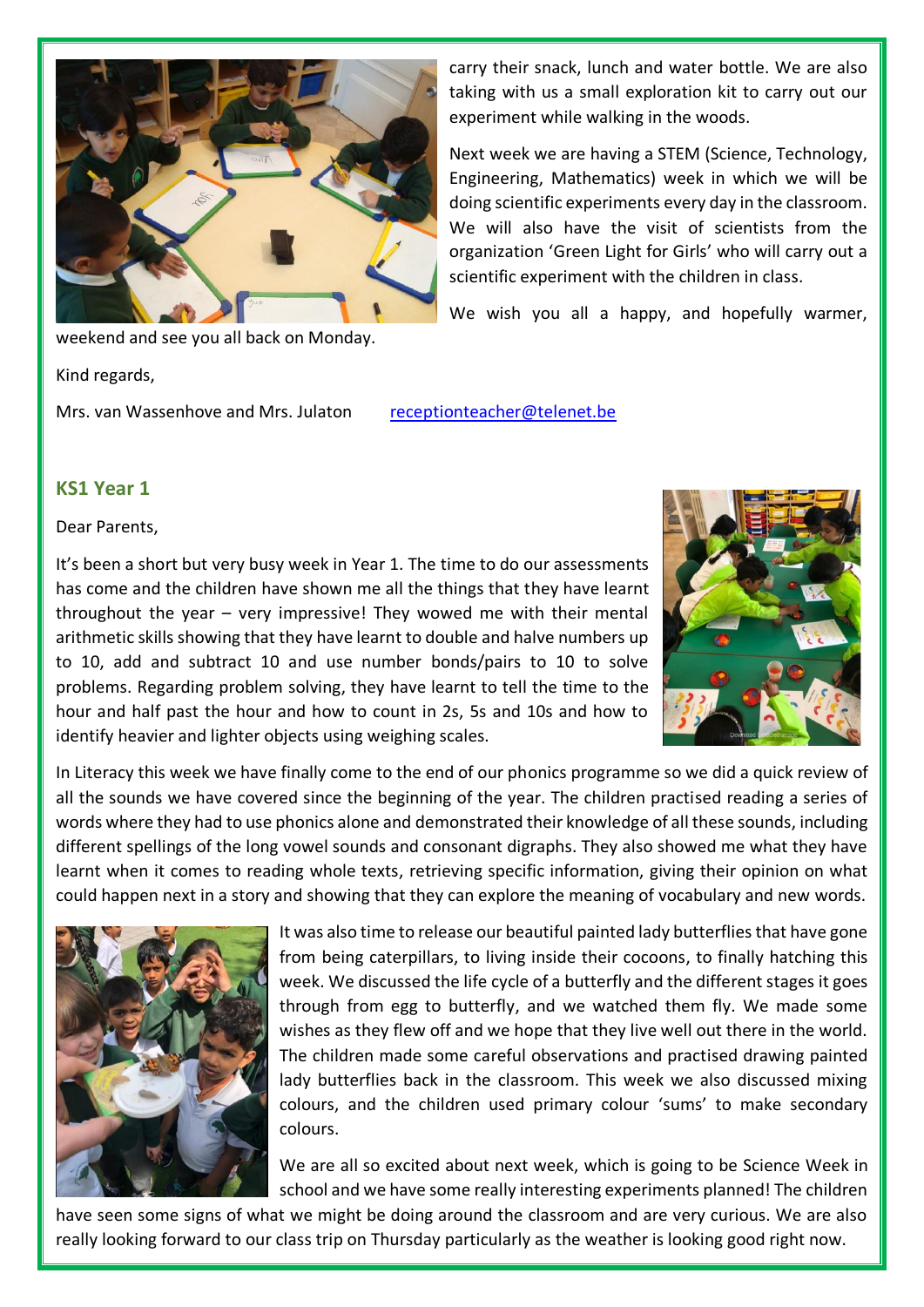#### **Talk topic:** What do scientists do?

Have a great weekend, kind regards,

Camilla Rutayisire and Smita Bandaru [Year1teacher@telenet.be](mailto:Year1teacher@telenet.be)

# **KS1 Year 2**



Dear Parents,

The Year Two children worked incredibly hard this week to complete their assessments in reading, writing, mathematics and science to the best of their ability – and very well they all did too! They have really shown us what capable and independent children they have blossomed into over this school year and how well they have listened, absorbed and embedded their learning throughout the year. Well done Year Two – we are very proud of you all!

In addition to their efforts in the assessments, we also managed to have a lot of the typical fun we are all used to! The children finished off sewing their beautiful, drawstring seed bags by completing their stitching, inserting the string and adding beading.

We also enjoyed making our seed balls which we will eventually plant out in the local area, just like the main character in our class text, The Promise.

In Topic, we learned all about David Attenborough, a natural scientist and film maker

of more than 300 documentaries. We found out about his early life, work and studies. The children then created their own documentaries in the style of David Attenborough by researching a favourite animal, composing dramatic and descriptive narration and then filming ourselves talking in front of a camera. We have some budding film-makers of the futures in our midst!

**Talk Topic:** You have done an excellent job in your assessments this week. When were you especially proud of yourself this week? What did you find easy? What did you find difficult? What will be your personal target to work on for the rest of the term? Where can you challenge yourself further?

Gabriel Bird and Ena Tolentino [year2teacher@telenet.be](mailto:year2teacher@telenet.be)



## **French - Acorn Building: Reception, Years 1 & 2**

#### Reception and Year 1:

In French with Madame Scharf, we continued talking about the park. We carried on singing songs and watching cartoons in order to hear and remember all the new words : la balançoire (swing), le toboggan (slide), la bascule (see saw), le tourniquet (merry go round), la cage à grimper (climbing



frame), le bac à sable (sandpit), le trampoline ..... we also added words like le vélo (bike), la trottinette (scooter), les patins à roulettes (rollerskates), la corde à sauter (skipping rope) ...

We also played games like cache-cache (hide and seek) and touche-touche (tag). We learnt to say "Tu veux jouer avec moi ?" and the answer "Oui, à quoi on joue ?"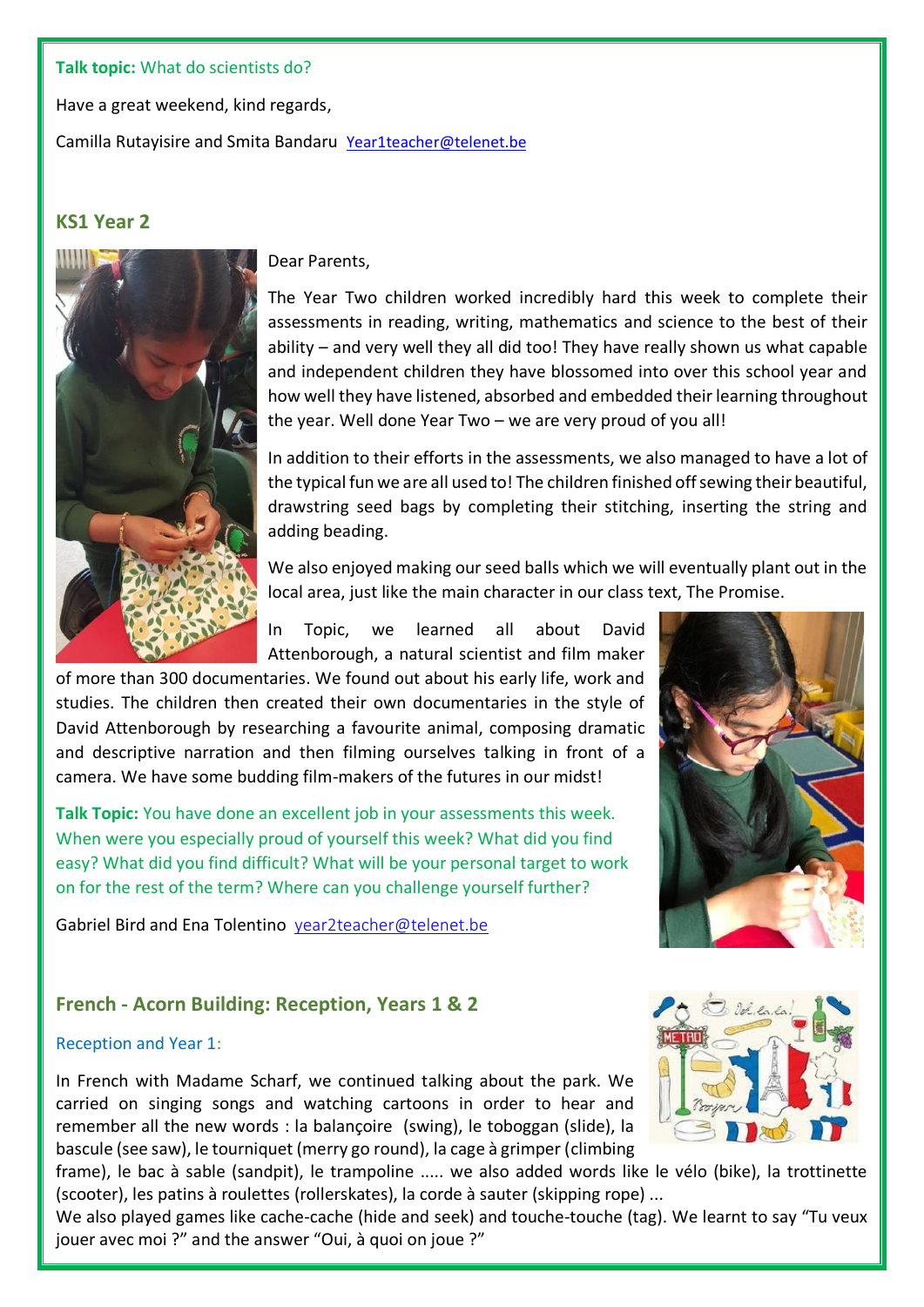#### Year 2:

In French with Madame Halvorsen, we finished the ' **yearbook portraits'** and we presented them in class. It's so wonderful to see how well they're able to describe themselves, use the language and express everything we've learned so far, such as the greetings, '**Je suis'** and (I'm) **'J'ai** (I have) 'les animaux, les numéros, les fruits, les saisons, les couleurs and la famille.

### **KS2 Year 3**

#### Dear Parents,

This has been a short and intense week for us – assessment week! In Literacy, over the four days, the children developed their ideas for their alternative traditional tale, using the final scene of our recent book 'The True Story of the Three Little Pigs' as our starting point. We had lots of fun imagining our wolf 'crossing over' and finding himself in the middle of other well-known tales. With the structure of our stories fixed, we then planned where and how to fit in seven specific writing features, in order to demonstrate how well we have mastered the range of techniques we have been learning. In addition, the children did their final reading assessment task – their most challenging to date, without doubt. Overall



results were encouraging, despite the fact that one quarter of the total marks were awarded for 'inference', which a number of children continue to find quite difficult. Another problem continues to be, despite constant reminders, the need to 'answer the question', so if, for example, asked to choose two words, choosing one or three will be incorrect.



In Maths, the children sat their end-of-year assessment papers – one arithmetic and two reasoning papers, together with the usual two endof-block papers, making five in all! Again, the overall results are pleasing, although children continue to lose marks unnecessarily: I am still having some difficulty convincing them of the need to check their work before handing it in! To demonstrate my point, I shared the answers given to the sum 503-498=?, which even a quick check should have prevented over half the class answering with '195', '185', '1001', '15' and so on! Nevertheless, they all stuck at their task, and it was clear to see that they have managed to retain or recall areas of Maths that we have not covered for a number of weeks.

Our other major task of the week was to prepare our individual pages

for the School Yearbook. Each child has begun to compile a fact sheet about themselves, written as if they were spies and describing our school work as 'missions'. The ideas are in place, and we just need to tidy it all up ready for publication.

Finally, we completed another stage of our coding programme – this time learning how to control a selfdriving car, by using a selection of 'hit events' (i.e if the car hits this colour/object, turn right/left and so on).

Next week is 'Science Week' – with two different experiments each day, plus two visits from outside agencies to inspire our inquiring minds – it will be very busy, probably rather messy and certainly lots of fun!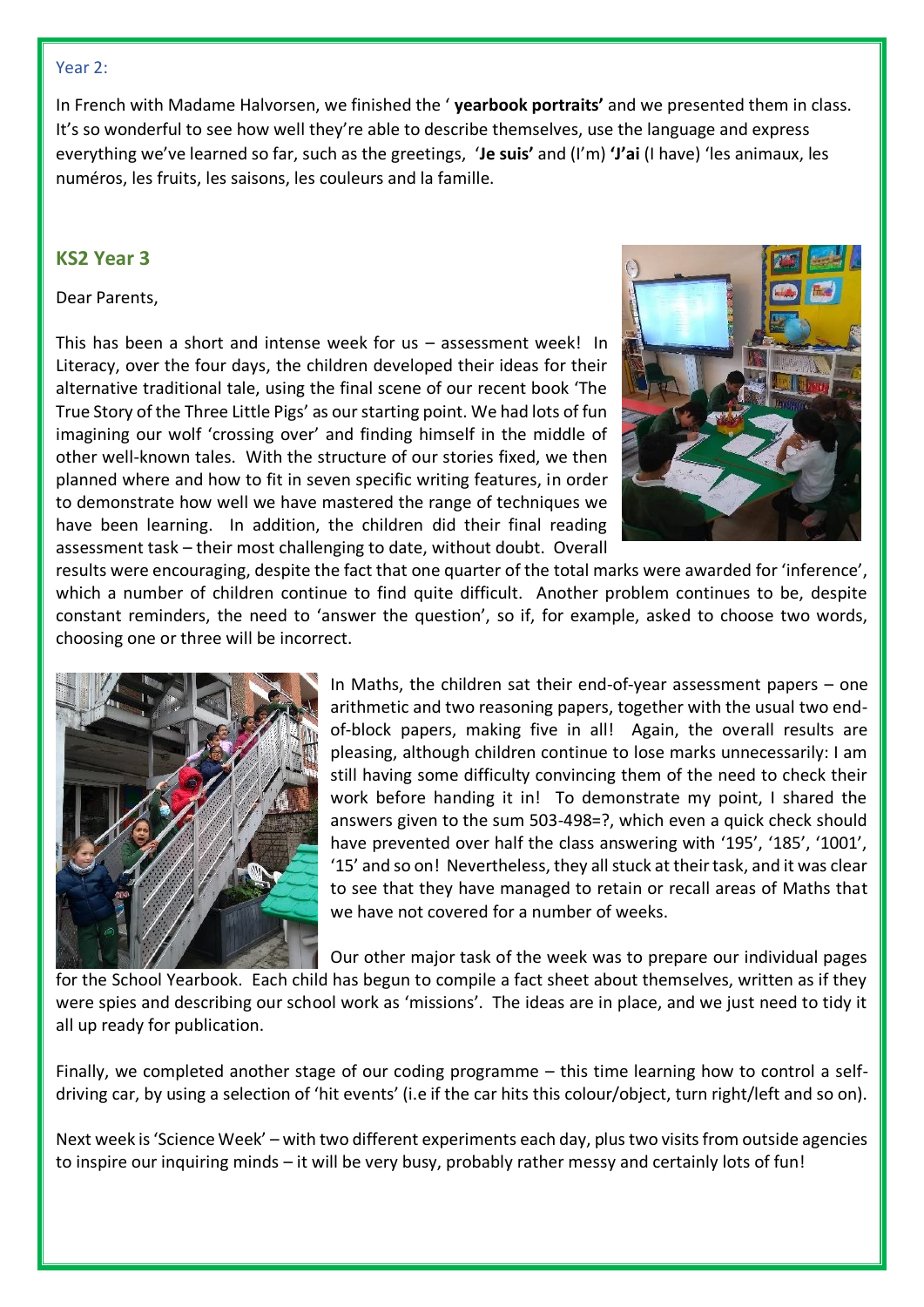**Talk topic** for next week is 'There are many different types of science – how many do you know about, and which do you prefer?'

Have a great weekend!

Patrick Tranter and Naomi Irakoze [year3teacher@telenet.be](mailto:year3teacher@telenet.be)

#### **Year 4**

#### Dear Parents,

I was delighted to receive most of the homework, on time and neatly presented. As you are aware, this week children have been sitting their end-of-year tests and unless your child was absent, the tests are over. As expected, the arithmetic paper was reasonably well answered, however the reasoning papers tell a different story. These tests are designed to test how a child uses and apply his or her knowledge. Let me show you a question:

### **Remy buys two comics, each costing £1.65**

**HOW MUCH CHANGE WILL HE GET FROM A £5.00 NOTE (this statement is highlighted in purple on the paper)**

**Space for workings and answer**

Four pupils answered the question correctly

Nine pupils calculated the change having bought ONE comic

### Three pupils made calculation errors.

Reading the question is of paramount importance, therefore, we shall continue to focus on solving multistep word problems until the end of term in preparation for Year 5.

### The sun has arrived! (Mrs Tranter)

This week, our science lesson focused on identifying plants, especially the common wild plants that we see in parks and gardens around Brussels. We used the app pl@ntnet on the iPads to photograph plants, and then to identify them using the matches suggested by the app. This required practising the scientific skill of close observation, in order to see which of the suggested species matched the colour, shape, and arrangement of the flower and leaves in our own plants. We learnt that many plants are known in by different common names in different English-speaking places (including, for example, such names as *runaway robin, creeping Charlie, cat's foot* to refer to ground ivy). We also learnt about Carl Linnaeus and his introduction of the two-part scientific naming system for organisms.

In PE this week, we played more games with the parachute, this time involving balls of different sizes and masses. We practised team work again, trying work together to bounce the balls off the parachute, while an opposing team tried to throw them back on. This proved to be very hard work for the group bouncing the balls off the parachute. (Mrs. Read)

Once again, the week has flown past, but the discussions of the last few weeks seem to be having an effect and there has been a much calmer, concentrated atmosphere in the classroom, which is just as well as we tackled our end-of-year assessments! The last reading test is quite a challenge, so I was very pleased to see that the detective skills are clearly continuing to improve and that there were far fewer silly mistakes due to



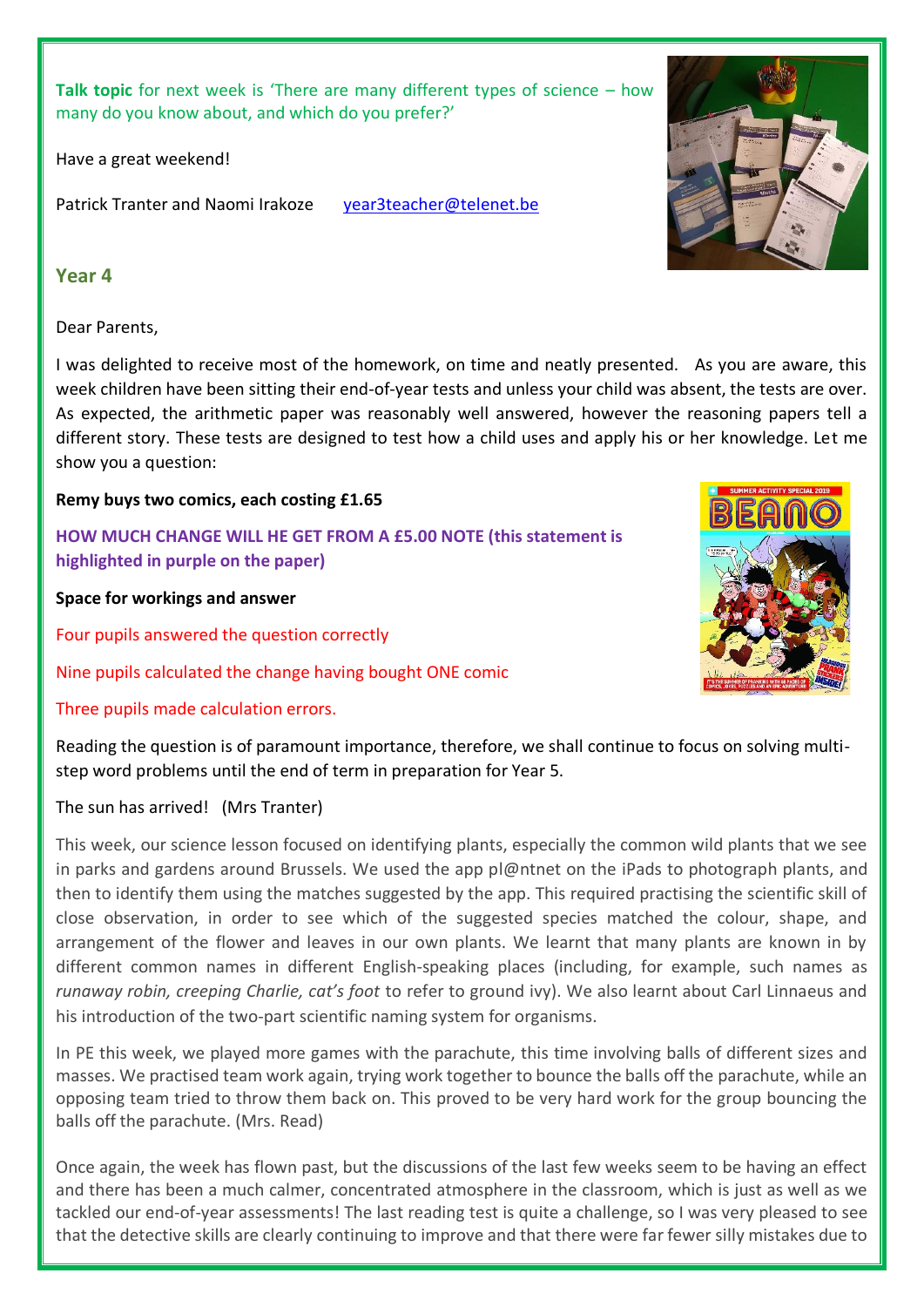not reading questions carefully and not following instructions. Well done, Year 4s – you certainly have made progress and are becoming very proficient readers with a growing understanding and appreciation of language and how it is used.

We put our writing skills to good use, by finishing off our Bee Hexagon books with additional information on bee anatomy – did you know that a bee has five eyes?! We continued our work on newspaper and television reports and reporting, adding stage directions to our scripts and looking at the way that language changes depending on whether texts are intended to be read by a reader, or to be spoken out loud. Next week is Science Week and back-to-back experiments – it's going to be a great week!



A highlight of this week was the superb collective performance in the Cricket final against the Year 5s. The whole class was up for the challenge (and we definitely knew it was going to be a very tough one) and, whether it was facing the unbelievably fast bowling, cheering loudly from the terraces (and occasionally fielding the odd ball!), waiting attentively for that elusive catch, or racing down the wicket to add just a few more runs – everyone played their part and made the most of the opportunity. Abhih lead his team brilliantly to a well-deserved second place in the

tournament, with Diya winning player of the match – a great team effort from the entire class – true Legends  $\odot$  and great 'Fair players' in defeat. Well done to the Year 5s for a superb performance. (Mrs. S)

**Talk Topic:** What are you most looking forward to about Science Week and what would you really like to find out about?

#### Enjoy the weekend,

Beverley Tranter [year6teacher@telenet.be](mailto:year6teacher@telenet.be) Kate Read [EALteacher@telenet.be](mailto:EALteacher@telenet.be) Jane Still [headteacher@bisb.org](mailto:headteacher@bisb.org)

### **Year 5**

Dear Parents,

This was a tentative assessment week. We kicked off with writing. The children imagined being a soldier and wrote a letter home from the Front. I'm expecting good things because, when not being assessed, the class wrote war poems, and they were brilliant.

I was worried that with the content and the poetry they would need a lot of scaffolding (a lot of examples and help) but the children were inspired and got the mood exactly right.



On our final day of the week, it was the PIRA reading test. The 3 set texts were all about pirates so I hope that Lockdown online and our fantastic topic on those old buccaneers and corsairs will have left them experts and pirate pros. Or at least able to read the question and answer them properly and not give 5 words where the paper asks for 2!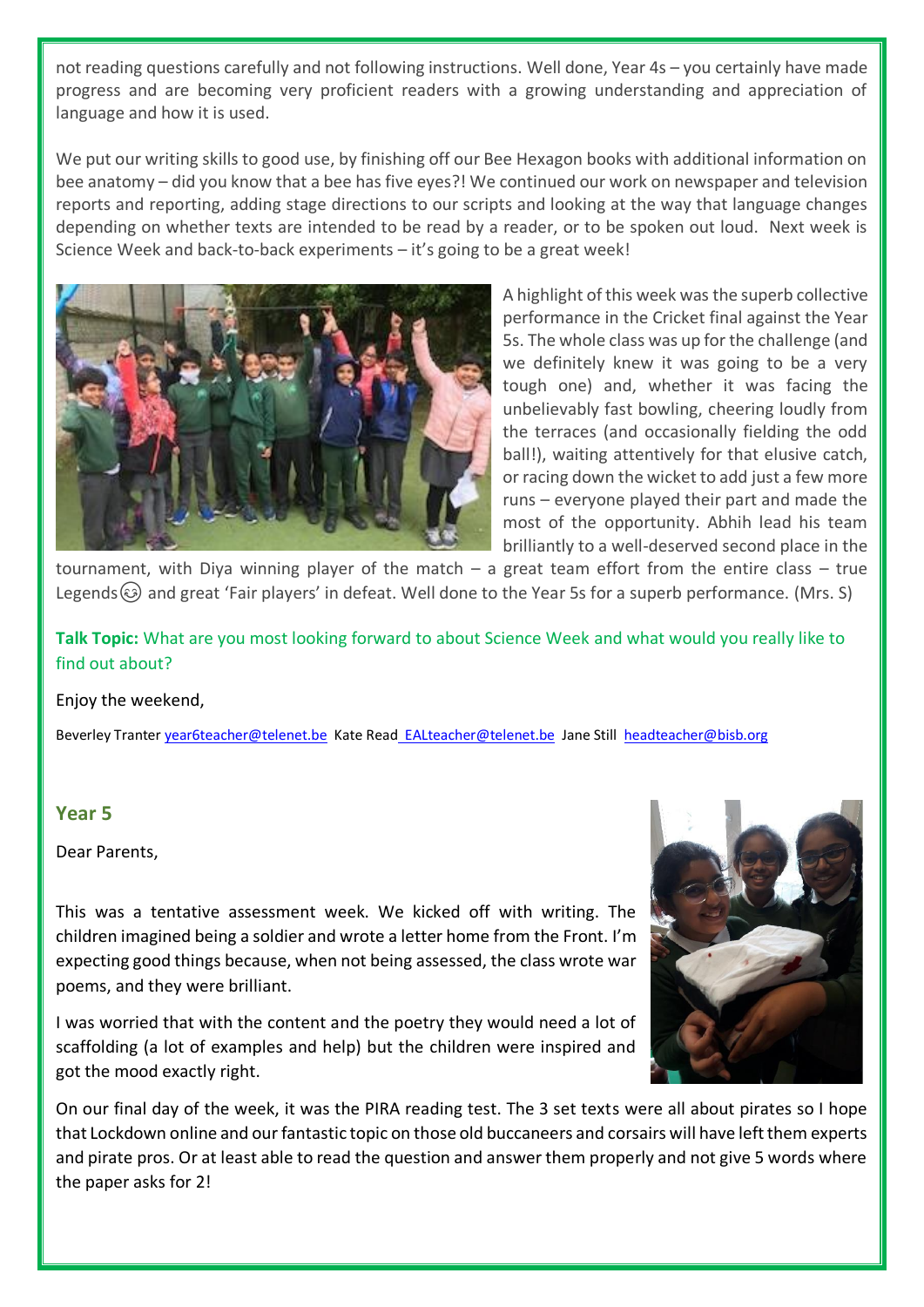We have not quite finished the Abacus Maths course for the year, so I have put off the 3 Numeracy tests. Next week it probably won't fit as it is Science Week. In this, there will be a week-long project in class, while each class is getting a visit from the Cap Sciences Science 'animateurs'. Besides that, all things chemical, physical and biological will be coming our way! I'm sure it will be great.

Anyway, we took a step closer to the end game in Numeracy with study of: area of shape (cm2); volume (cm3); and %.

Elsewhere, finishing touches were put to field ambulances, parachutes finally got airborne and events in the First World War were put on a chronological path. A good week.

Oooh, and we won the cricket tournament. And splendidly. We keep the trophy into Y6, next year!

And that was our week. Have a good weekend.

Best wishes

Tim Stedman

[year5teacher@telenet.be](mailto:year5teacher@telenet.be)

**Our Talk Topic for this week is:** What makes an effective war poem and a war poet?

## **Year 6**

Dear Parents,

We are all relieved that the end-of-year tests are finished and are now looking forward to all the thrilling activities planned for the end of term: cricket matches, Cats – the musical, picnics in the playground etc..

Next week is Science Week; our project 'Stop the spread' is about the global issue of infectious diseases. Students will be asked to design, build and test a model of a hand washing device and produce educational materials for children in Kenya, to encourage hand washing.



Our end-of-primary school sleepover will be on the last night of term. The school will provide a barbeque: vegetarian and chicken options, breakfast and refreshments for this memorable occasion. We shall also be going for a 'picnic in the park' – details to follow.

A Call to Spy (also known as Liberté: A Call to Spy) has just been released, the film is inspired by the true stories of three women who worked as spies in World War II: Virginia Hall, Noor Inayat Khan and Vera Atkins. Year 6, having completed SOE training, studied Noor Inayat Khan in detail and are aware of Virginia Hall (the American spy with a wooden leg). This film is a perfect reminder of our emotional and thrilling Year 6 project.

I was met with Baroque bling double-page spreads on Tuesday morning – what a feast for my eyes! After I had fought my way through the dresses, diamonds and dazzling palaces, I found the real treasure – carefully crafted written compositions – what a joy to read!

On Friday, we began our BBC Microbit module The BBC Microbit is a pocket-sized computer that introduces pupils to how software and hardware work together.<https://microbit.org/>